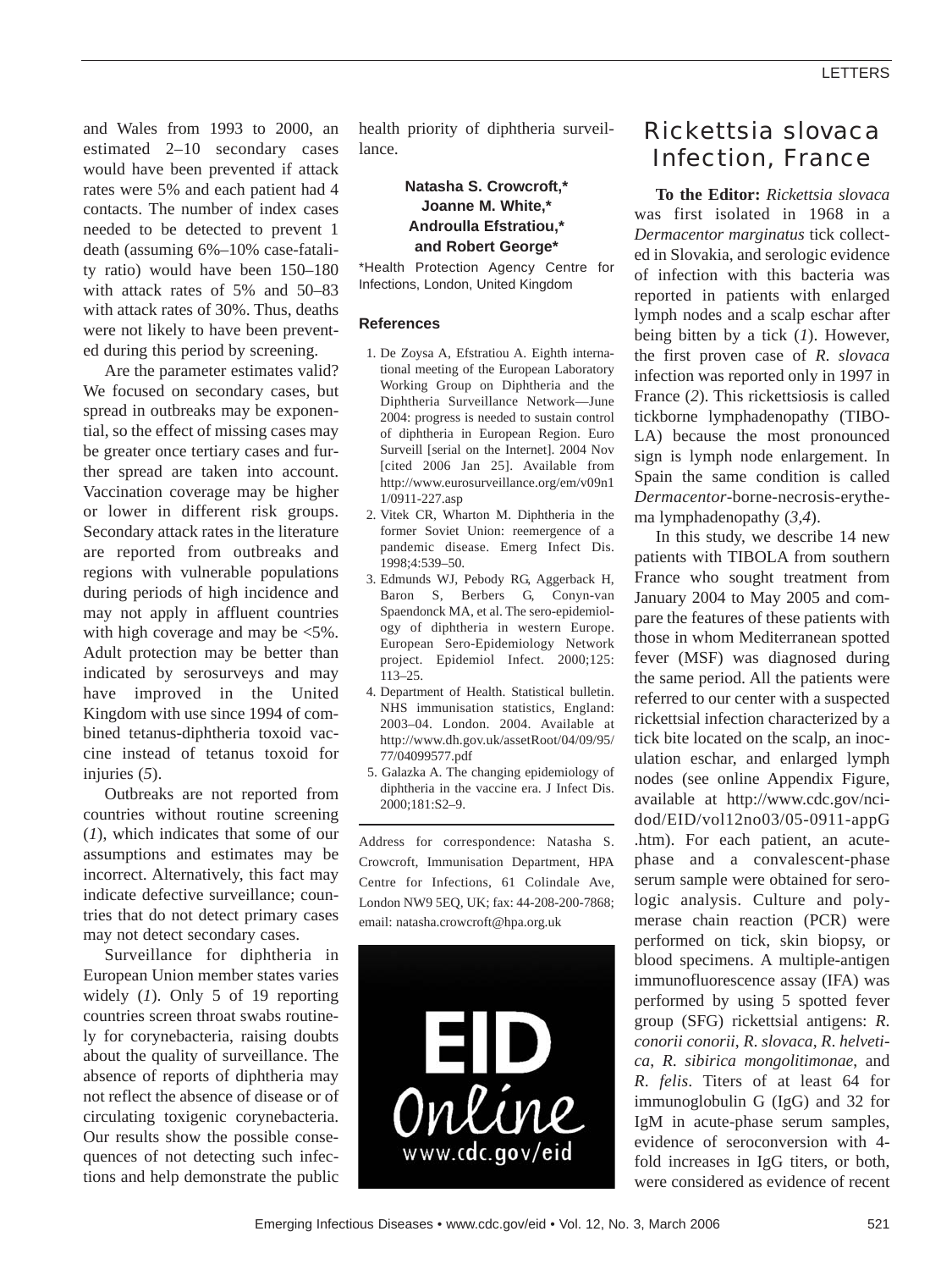### LETTERS

infections with a *Rickettsia* sp. (*5*). For serum specimens confirmed by IFA at the species level, Western immunoblotting and cross-adsorption assays procedures were performed as described elsewhere (*6*) by using *R***.** *conorii conorii* and *R*. *slovaca* antigens. Patients with a definite serologic diagnosis at the species level were analyzed for their epidemiologic and clinical information.

Culture from skin biopsy specimen and ticks were injected into human embryonic lung cells and cultivated into shell-vial culture as previously described (*7*). DNA was extracted from skin biopsy specimens, acutephase serum samples, and ticks by using the QIAamp DNA Mini Kit (Qiagen, Hilden, Germany) (*8*). Standard PCR was performed with primers suitable for hybridization within the conserved region of genes coding for outer membrane protein A (*ompA*) and citrate synthase (*gltA*) (*8*).

Among the 14 patients in a scalp lesion and cervical or occipital (1 case) lymph node enlargement developed after they were bitten by a tick, 9 were female (1 was pregnant) and 5 were male. The median (range) age was 34.9 (5–85) years with half of the patients <10 years of age. The incubation period ranged from 5 to 15 days (median 10.5 days;  $n = 7$ ). Only 3 patients had fever. All patients fully recovered with doxycycline or, for the pregnant patient, josamycin therapy. Serology confirmed the diagnosis of *R*. *slovaca* infection for 10 patients by microimmunofluorescence and Western blot analysis after crossadsorption studies (online Appendix Table, available from http://www.cdc. gov/ncidod/EID/vol12no03/05- 0911.htm#apptable). *R*. *slovaca* was amplified by PCR for 7 cases, including 3 skin biopsy specimens, 3 *Dermacentor marginatus* ticks, and 1 acute-phase serum sample (Appendix Table). Three isolates (2 from skin biopsy specimens and 1 from a tick) were obtained by using the shell-vial

culture assay. During the period of our study, in the same French region, 40 patients with MSF were clinically and laboratory diagnosed using the same procedures. The median (range) age was 54.2 (5–85) years with only 3 children <10 years of age (compared to 7/7 children with *R*. *slovaca* infection,  $p = 0.0015$ ). MSF occurred mainly during the summer, whereas *R*. *slovaca* infection was seen during the colder months with 6 cases from October to January and 8 cases from February to May (Figure).

In France, *R*. *conorii* has long been considered to be the only SFG rickettsiosis but *R*. *slovaca* may also be prevalent (*9*), contributing 25% of the cases in the present study. This organism is also a common cause of disease in Hungary and in La Rioja, Spain (*3*). These data suggest that TIBOLA mainly occurs in young children, affects women predominately, and occurs primarily during the colder months (*9,10*). As previously reported (*9*), we found that standard microimmunofluorescence serologic testing was insensitive and that Western blot is more useful and allows identification to the species level after crossadsorption studies. Finally, DNA amplification by PCR from skin biopsy tissue, serum samples, or in ticks allowed confirmation of the diagnosis in only 50% of the cases, which suggests that other rickettsial species may be responsible for TIBOLA. Epidemiologic and clinical presentations are so characteristic that the clinical diagnosis should be considered in patients who have been bitten on the scalp during the colder months. In Europe, *R*. *slovaca* infection is likely to be a significant cause of cervical lymph node enlargement, and microbiologic investigation and tick analysis will underline the relative importance of this disease.

#### **Acknowledgments**

We thank Paul Newton for reviewing the manuscript.

## **Frédérique Gouriet,\* Jean-Marc Rolain,\* and Didier Raoult\***

\*Université de la Méditerranée, Marseille, France

#### **References**

1. Raoult D, Roux V. Rickettsioses as paradigms of new or emerging infectious diseases. Clin Microbiol Rev. 1997;10: 694–719.



Figure. Seasonal distribution of Mediterranean spotted fever (MSF) and tickborne lymphadenopathy (TIBOLA) in southern France from January 2004 to May 2005.